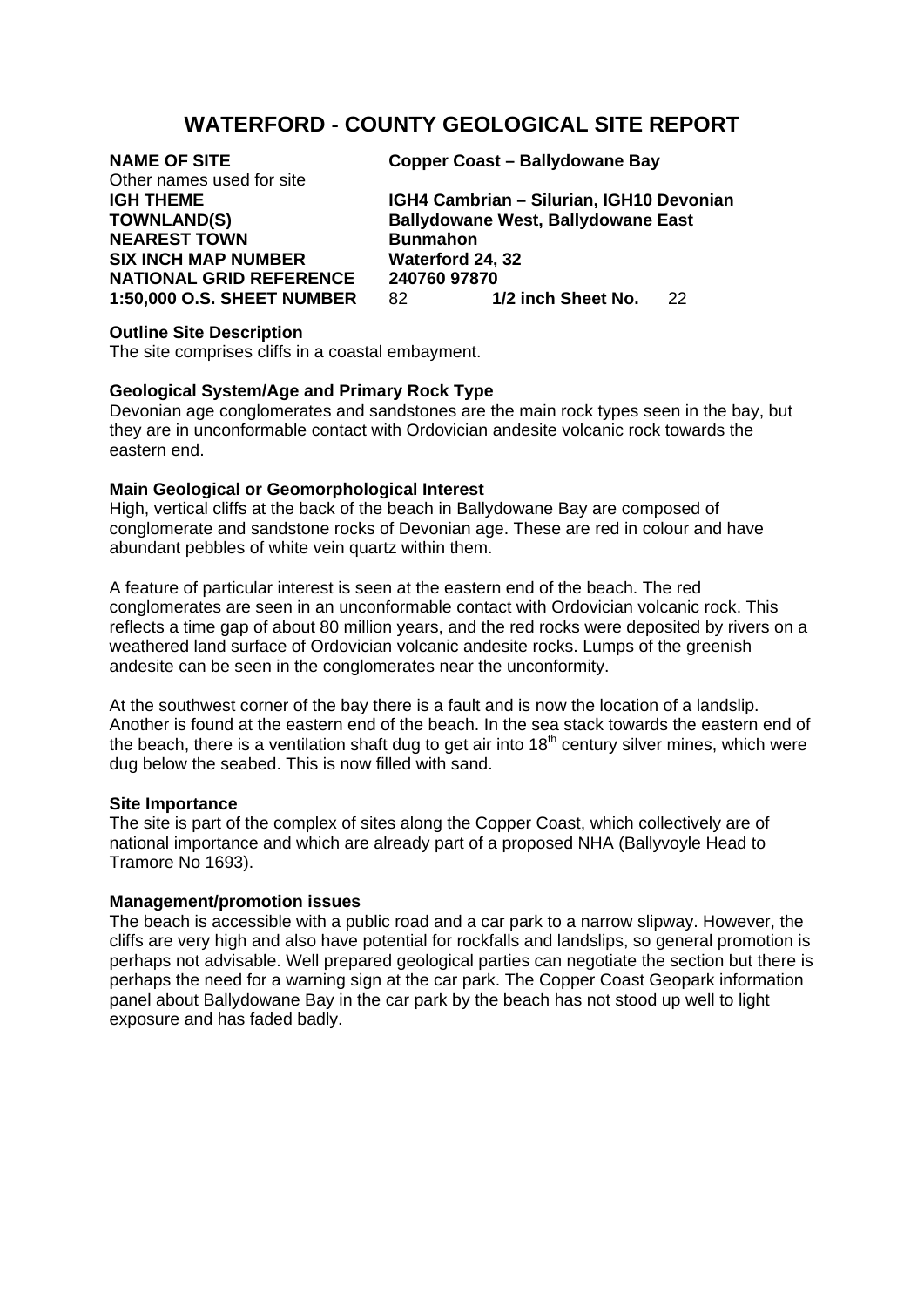

 The unconformity between Devonian red Vertical beds of red sandstone and sandstones and the Ordovician andesite. conglomerate at Ballydowane Bay.





The red sandstones clearly contrast with the green andesites just right of centre.